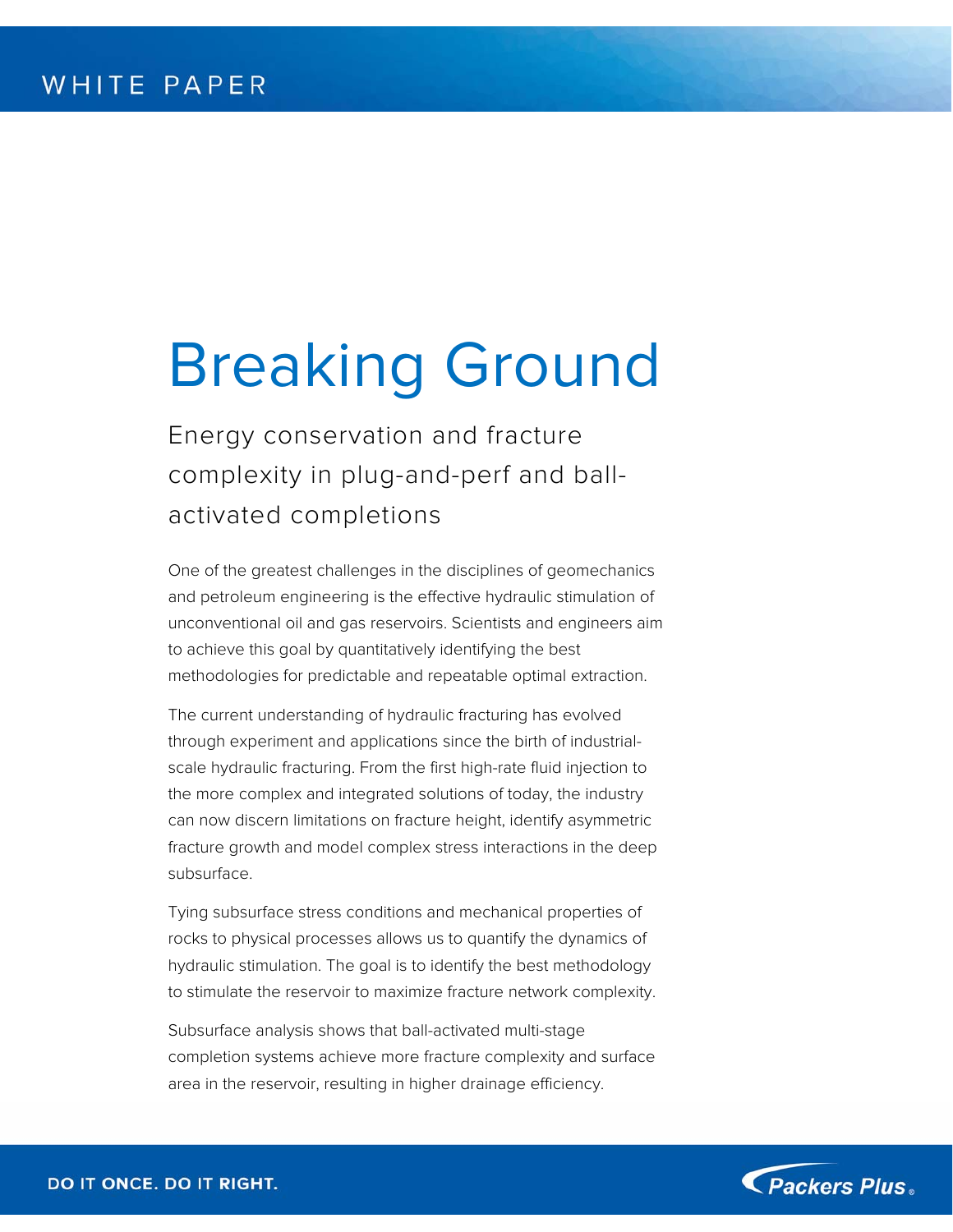#### FRACTURE CHARACTERIZATION

Hydraulic fractures are typically modelled as a single fracture because only one set of treatment measurements is available. Nolte-Smith (Figure 1) uses treating pressure to discern hydraulic fracture dimensions. The surface pressure response, treatment rate and proppant concentration are translated into a single planar fracture with a corresponding height, length and width. This can be a gross oversimplification of the actual fracture complexity. Furthermore, it does not take into account continued deformation of the rock mass over a longer time period.

During stimulation, the reservoir is forced to accommodate additional volume.

Time-dependent strain of the rock mass is typically not considered once a stage has



Figure 1: Interpretation of fracture height growth based on treating pressure. (SPE 8297)

been sealed off in the wellbore and operations have moved on to the next stage. However, there are two common scenarios leading to different results regarding rock strain over time:

- A pressure decline is seen as a loss of hydraulic energy from the fracture as it changes from a mode of fracture propagation to one of fracture closure
- Closely spaced pressure signatures are seen, indicating initiation, breakdown and fracture propagation in successive stages, using ball-activated systems

In the plug-and-perf case, there is time lag associated with operations that makes it impossible to apply additional strain before energy loss and fracture closure begin. In the case of a continuous-pumping operation, the timing is such that stress is

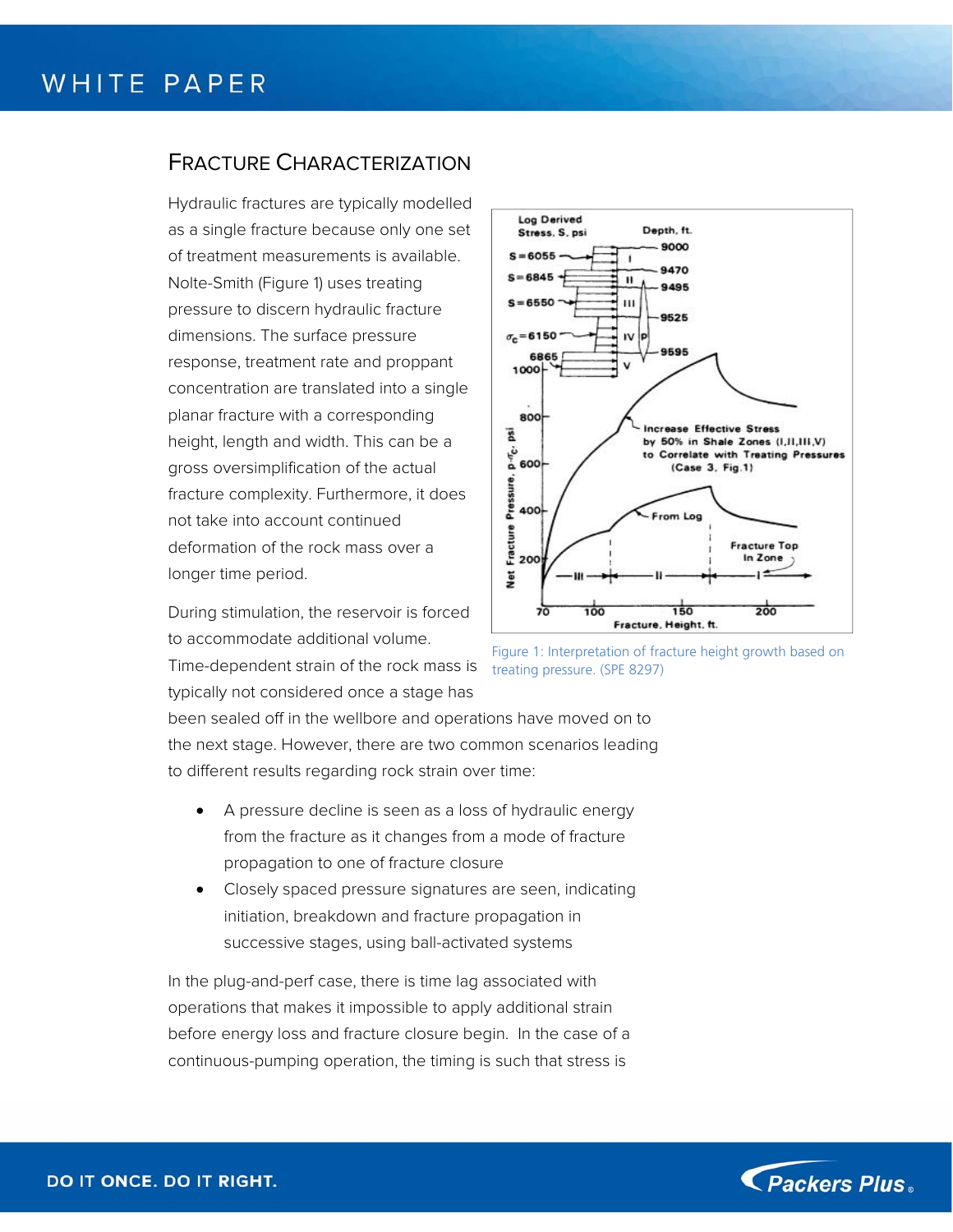added to the system before the first initiated fracture is in a mode of closure.

Key mechanisms controlling stress re-distribution are the magnitude of the stress differential within the fracture relative to the minimum stress and the ability of the rocks to accommodate it through elastic and inelastic processes.

The controlling parameters that determine how the reservoir responds to elevated stress conditions will be the elastic moduli of the rocks, their brittleness, the ability to transmit fluid pressure (and volume) through leak-off, and the presence of natural fractures. In a lab experiment measuring creep strain (Figure 2), results show that irreversible strain occurs prior to complete failure.



Figure 2: Laboratory test results for creep strain of clay cores. Strain continues under a constant load. This indicates that a significant percent of strain experienced in each loading and unloading cycle is inelastic.

To observe key differences between completion methodologies, a step-by-step analysis of plug-and-perf and ball-activated completions for two successive stages in a single well is described. The processes and time parameters at each step highlight how operational differences have impacts on geomechanics, stress distribution, and fracture complexity, which ultimately correlates to reservoir drainage.

#### GEOMECHANICS OF PLUG-AND-PERF **COMPLETIONS**

After perforating the first stage, slurry enters the reservoir, forcing it to accommodate additional fluid and proppant. This manifests as a

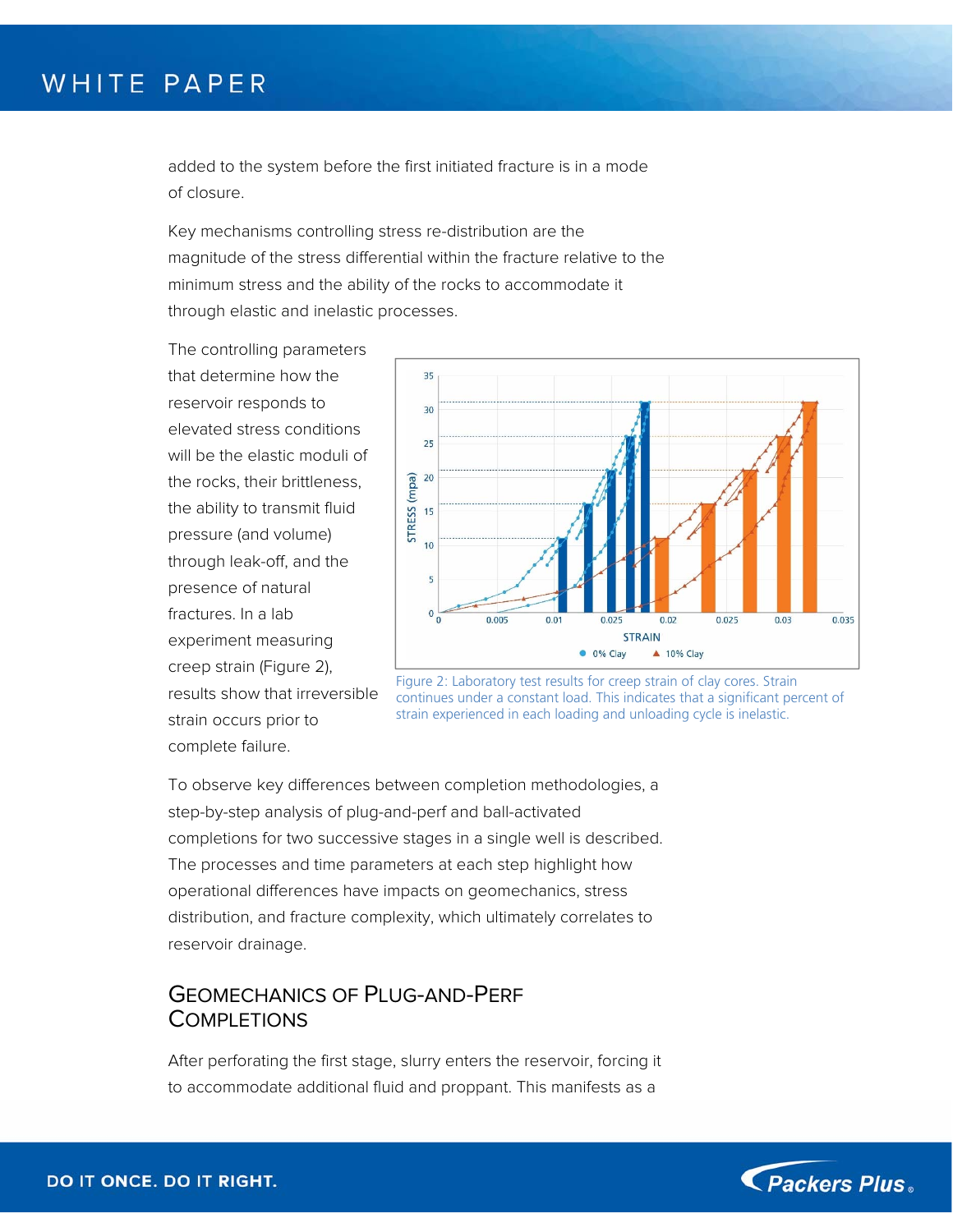fracture, as well as added pressure along the fracture face and the stress shadow extending out into the surrounding rock. Stress is not static at this point—it is transmitted into the formation surrounding the fracture, and dissipates in several ways: leak-off, elastic, and inelastic strain of the rock. These are the active mechanisms of the stress shadow, where dynamic, time-dependent stress and strain occur.

At this point in the treatment, the stress mechanisms at work are identical for plug-and-perf and ball-activated completions systems. Following stimulation of the first stage in a plug-and-perf job, key differences in operations and energy conservation come into play.

The well is flushed to displace proppant remaining in the wellbore, ensuring that wireline tools are not obstructed. Tools for the next stage are pumped down using additional fluid that displaces proppant from the fractured interval. While the specific volume of fluid and impact of overflush varies depending on the operator's program, these operations occur during a crucial time frame where energy is being lost from the fracture system.



Figure 3: Idealized hydraulic fracture treatment plot for plug-and-perf, showing leak-off point, formation breakdown, fracture propagation (FPP) and ISIP. Pressures below FPP correspond to fracture closure.

Perforating the next stage creates a new leak-off path for excess pressure from the previous stage's fracture. Excess stress in the fracture can equalize within the wellbore and the reservoir. This equalization, or redistribution of stress, allows for fracture closure.

As seen in Figure 3, events such as initial shut-in pressure (ISIP) are indicative that the closure process is underway. In some wireline operations, pressure is bled off from the well to convey the tools. This tends to accelerate fracture closure because it allows the net pressure to drop under the minimum horizontal stress.

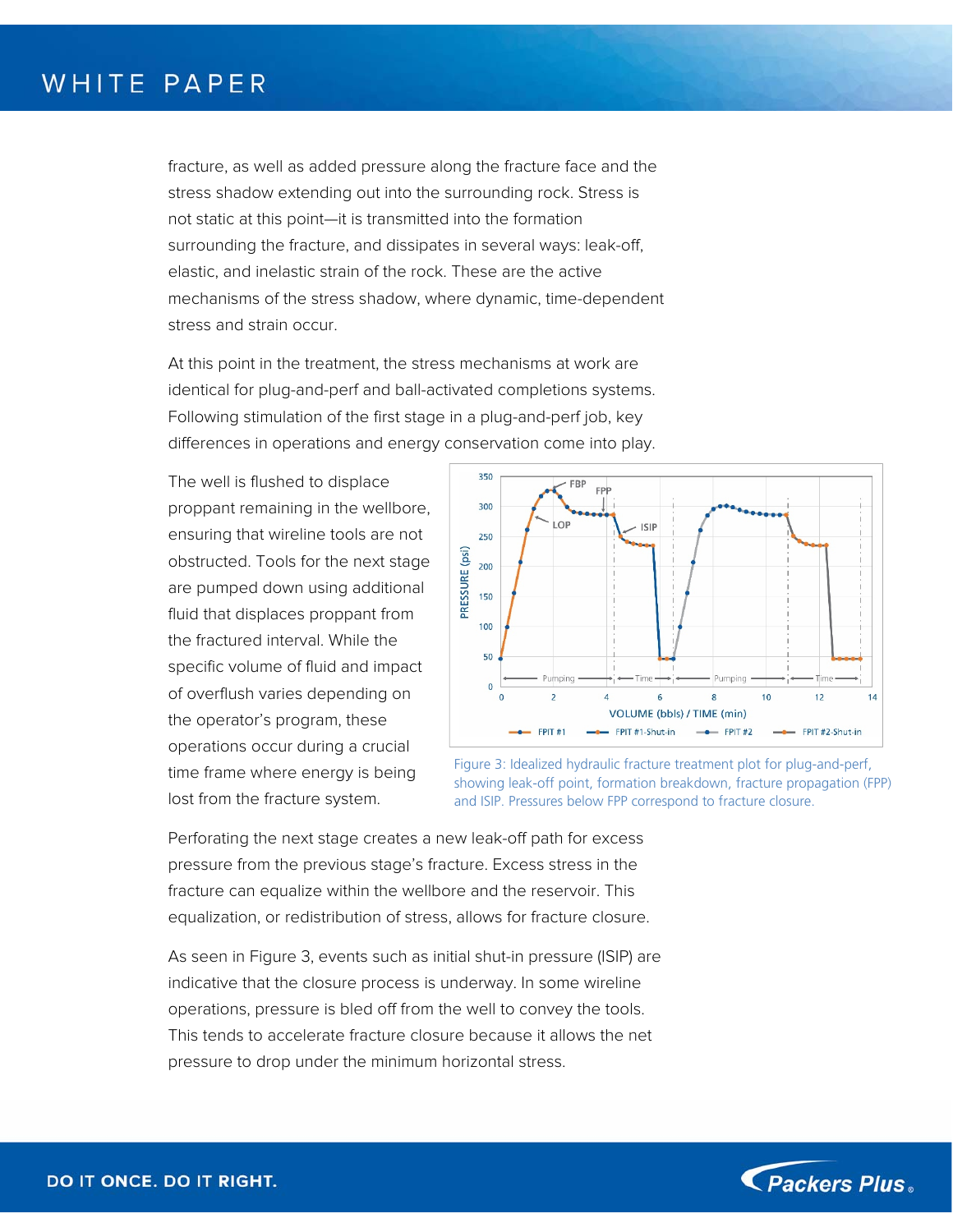Wireline operations in the well have resulted in two distinct geomechanical impacts. The near-well fracture network has been overflushed by up to 2-3 wellbore volumes and the pressure leakoff or net pressure equalization between open points of communication with the formation and the well have allowed the closure process to begin. Focused stress dissipates, resulting in a loss of hydraulic fracture width over the entire fracture face, as well as closure of fractures near the well where proppant was overflushed. The net effect of this change in the proppant distribution and stress dynamics are shorter, fewer complex fractures, with less near wellbore conductivity.

The plot of treatment parameters in Figure 4 again shows the time gap and energy loss between treatment stages as well as slightly elevated treating pressures as new stages are added. This elevation of treating pressure is in part due to the stress shadow effects in the reservoir.



Figure 4: Surface pressure recording of a 4-stage plug-and-perf treatment. Pressure drops correspond to energy losses and onset of fracture closure.

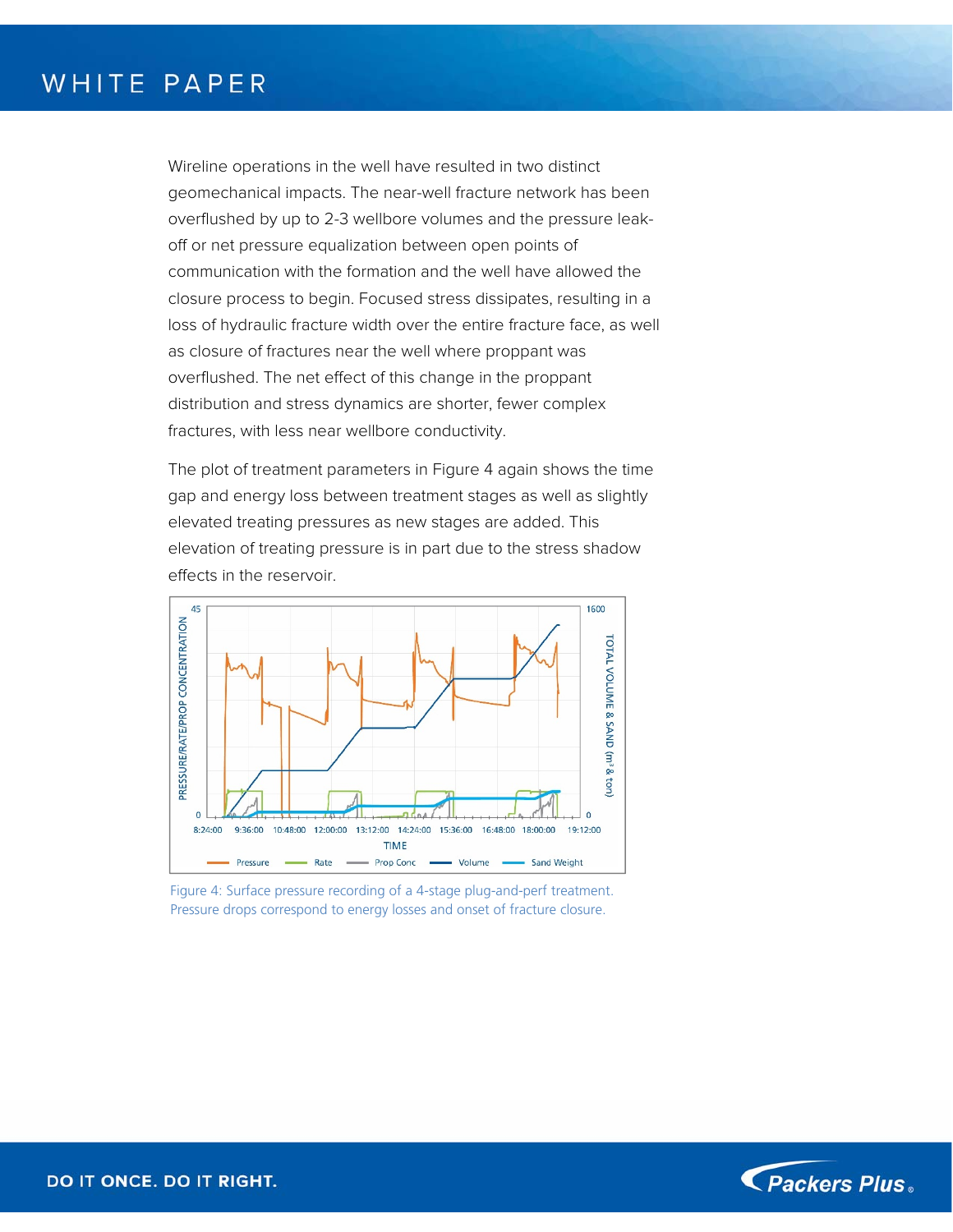#### Net Impacts of Small Energy Losses

From the perspective of net stress, the amount of pressure in excess of the minimum stress that is required to propagate a fracture is small. Taking this step-by-step accounting of stress distribution and the realization that the in-situ stress field has only been exceeded by this small amount, it is apparent that small losses in energy from the area of interest can have tremendous impacts. The fractures are allowed to close, rather than retaining stress in the reservoir to promote longer term strain in the form of tip extension and additional shear fractures between primary hydraulic fracture wings.

#### GEOMECHANICS OF BALL-ACTIVATED **COMPLETIONS**

In ball-activated completions, a sliding sleeve shifts open, and the hydraulic fracture is initiated. The fractured rock is subject to the same stresses and parameters as the plug-and-perf treatment. The fluid rate, fluid type and proppant concentration are identical.

Following the treatment, a small volume of spacer fluid is pumped down the well, followed immediately by the actuation ball for the

next stage. The spacer and ball are then followed by the fracturing fluid for the next stage. These operations occur continuously, and addition of fluid to the system (and energy) is uninterrupted.

Differences in stress mechanisms in ball-activated operations begin when the second ball lands on the seat. Stress is at a maximum, and the timing of the next fracture is at a unique point in the



Figure 5: Conceptual depiction of percentage of net pressure available in the reservoir that is additive at the time of fracture initiation in the subsequent stage. Bars indicate stress concentrations for ball-activated & plug-and-perf systems.

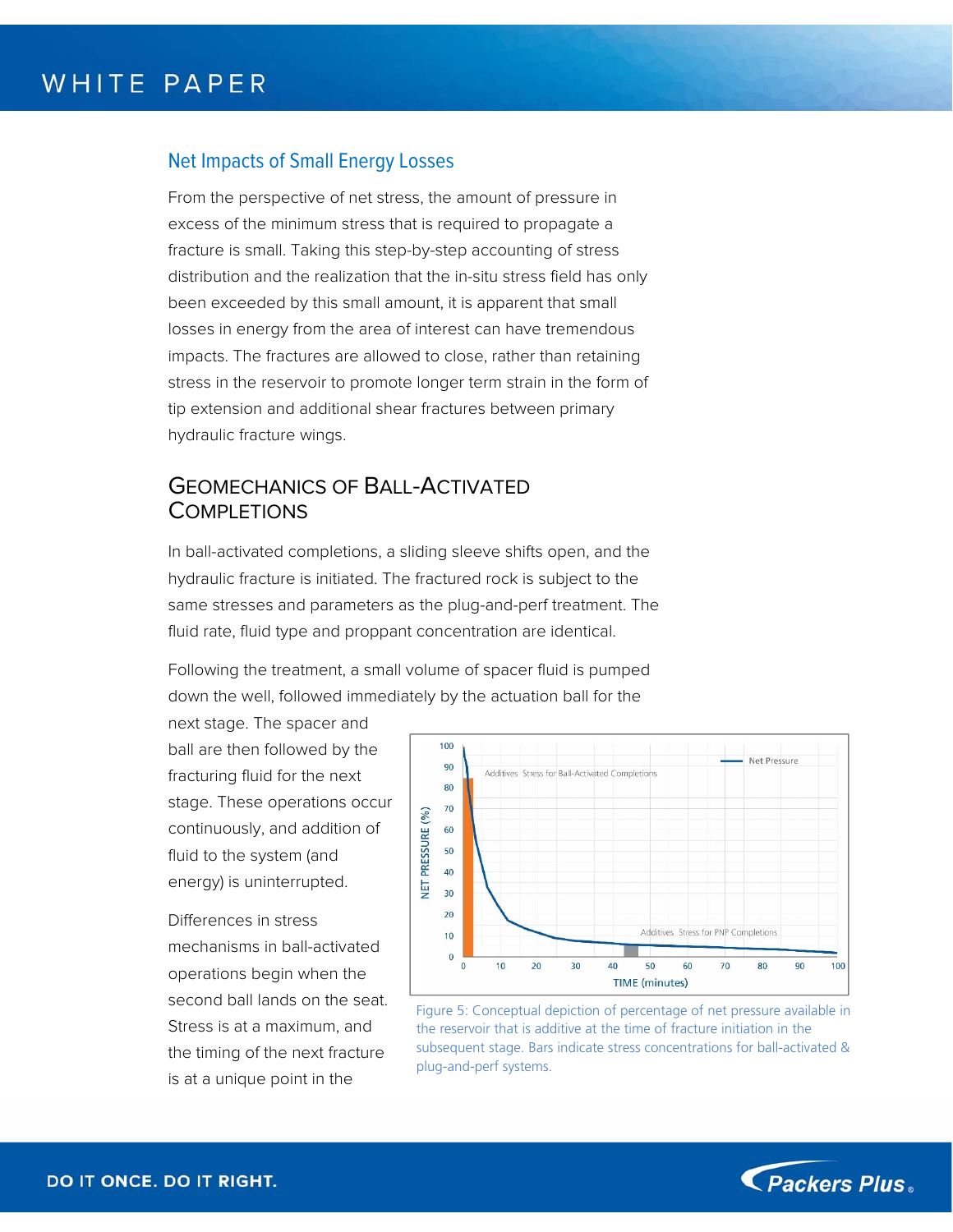evolution of stress that can only be capitalized on by using continuous pumping completion systems. Figure 5 shows the decline in net stress over time, and highlights the differences in additive stress available during fracturing in subsequent stages for ball-activated and plug-and-perf. Stress redistribution from wireline operations is eliminated, whereas stress accommodation mechanisms are maximized and retained in the stimulated rock.

#### Stress Shadow Impacts During Ball-Activated Stimulation

Since ball-activated completions are in a continuous mode of fracture propagation by virtue of the uninterrupted addition of fluid volume to the system, the stress shadow interactions between

sequentially created fractures is maximized. The second hydraulic fracture further alters the stress state and the stress shadows associated with each fracture have an additive effect on the rock mass between the two fractures. Figure 6 depicts how energy is conserved in the reservoir and is maintained at magnitudes that exceed the fracture gradient.



Figure 6: Conceptual energy distribution differences between ballactivated and plug-and-perf systems. Shmin is depicted as the threshold for propagation and closure "modes" for hydraulic fractures.

#### At the point of the second

fracture, both fracture systems with high retained stress concentrations undergo the process of stress distribution to the surrounding rock. From this volumetrically static point, the dynamic processes underway are not yet complete. Stresses in the hydraulic fractures still exceed the minimum stress magnitude and processes in the reservoir are acting to relieve and redistribute the induced stress concentration.

The effect of the stress shadows is additive on the volume of rock situated between the two fractures. Stress shadows imposed by each fracture will vary in intensity as a function of distance from the

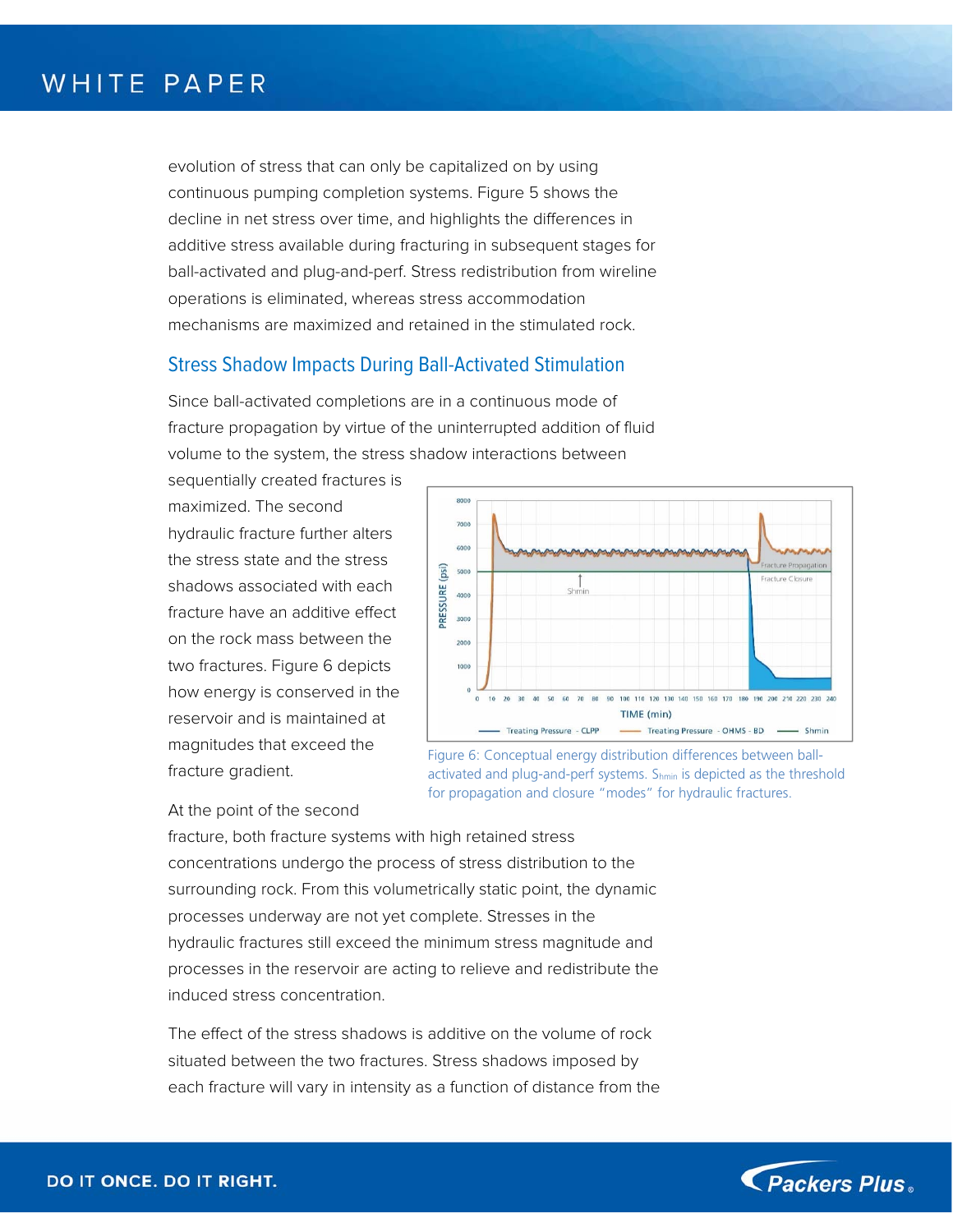main fracture. The rocks within the stress shadow and near the fracture face are in an altered stress state resulting in strain hardening. Under elevated stress conditions, the rocks near and at some distance from the fracture face behave more stiffly since they are closer to their elastic limits.

The result is that the rock is more susceptible to the initiation of shear fractures as the reservoir equalizes the elevated stress condition. With the added formation of shear fractures extending into the rock mass from the main hydraulic fracture, stress relaxation through inelastic processes becomes a key mechanism for leak-off, especially in tight formations where fluids cannot readily move through the matrix or natural fractures are absent.

The rocks have low compressibility and small pores, so the only way to accommodate new volume is to break. The benefits of this process are added fracture complexity and improved drainage efficiency through greater fracture surface area.



Figure 7: Maximized fracture complexity and drainage from a ball-activated completion. Green represents fractures created from initial treatment. Red represents fractures generated from ongoing stress shadow interactions.

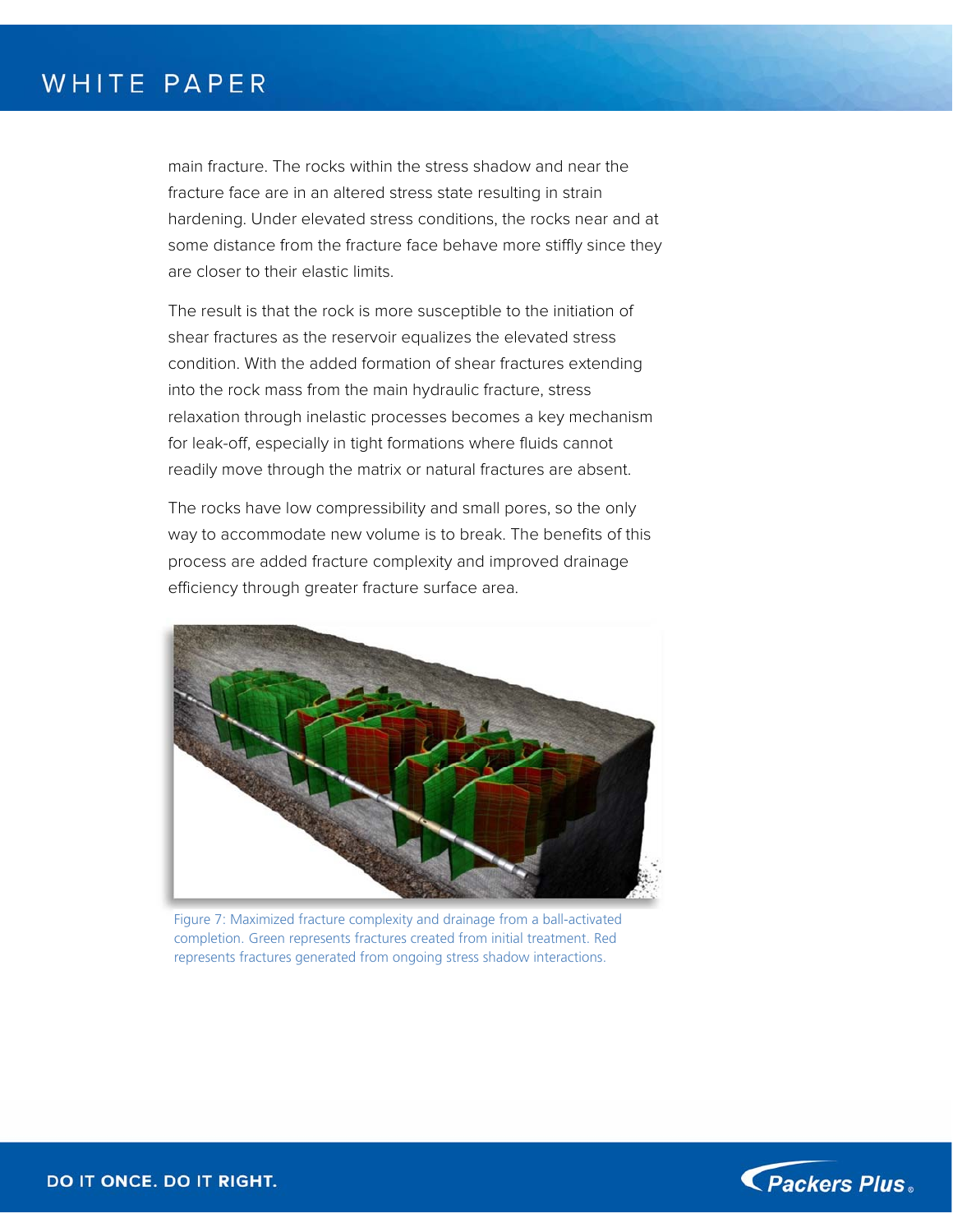#### CASE STUDY

A study from a group of wells in the Montney formation of the Western Canada Sedimentary Basin<sup>1</sup> indicates fundamentally different geomechanical processes in plug-and-perf and ballactivated completions.

The ball-activated completions in the study achieved higher estimated ultimate recovery (EUR) by more than 40% compared to the operator's plug-and-perf completions.



Figure 8: Microseismic focal mechanism comparison for plug-and-perf and ball-activated completion systems in the Montney Formation. (SPE 174955)

In addition to the production study, analysis of microseismic interpretations showed distinctive differences between the events recorded in each type of completion. The study's conclusions include the following:

 A significantly greater number of seismic events occurred in wells using ball-activated completions systems, and larger magnitude microseismic events occurred at all distances from the well



<sup>1</sup> 1 Reimer, J., Ng, M., Dusterhoft, B., Birkelo, B., & Hlidek, B. (2015, September 28). Comparing Openhole Packer Systems with Cemented Liner Completions in the Northern Montney Gas Resource Play: Results From Microseismic Monitoring and Production. Society of Petroleum Engineers. doi:10.2118/174955-MS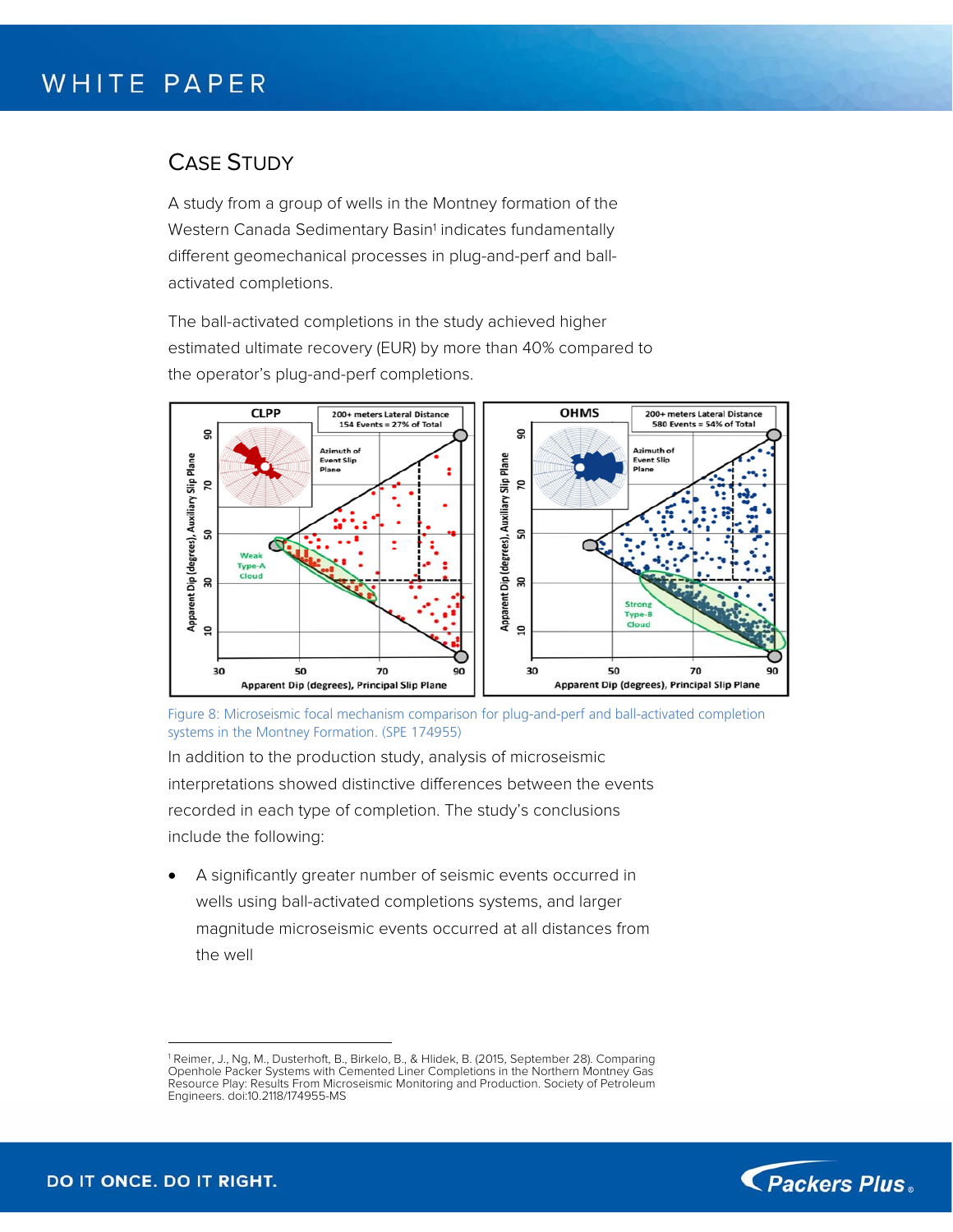- Strong fracture complexity was evident in the wells using ballactivated completions systems this failure pattern was not evident in the plug-and-perf wells
- Lower magnitude focal mechanisms in plug-and-perf wells indicated that these treatments followed pre-existing fracture pathways rather than developing new planes of failure in the reservoir.



Figure 9: Six-month production comparison between plug-and-perf and ball-activated completions systems showing 43% increase in EUR. (SPE 174955)

The 43% increase in production of ball-activated wells (Figure 9) is directly related to the development of new fractures identified in microseismic data.

#### **CONCLUSION**

With a better understanding of fracture stress, operators can promote shear fracture development without impinging on fracture development in successive stages by optimizing treatment delivery and stage spacing. Capitalizing on the additive interactions of multiple stress shadows constitutes an alternative mechanism for leak-off in the reservoir through the initiation of fractures after stimulation is complete.

In plug-and-perf completions, the nature of the stop and start operations allows net stress to drop below the minimum stress through equalization within the wellbore and the formation. This leads to a stress state that is in a mode of fracture closure and a less than optimal reservoir stimulation.